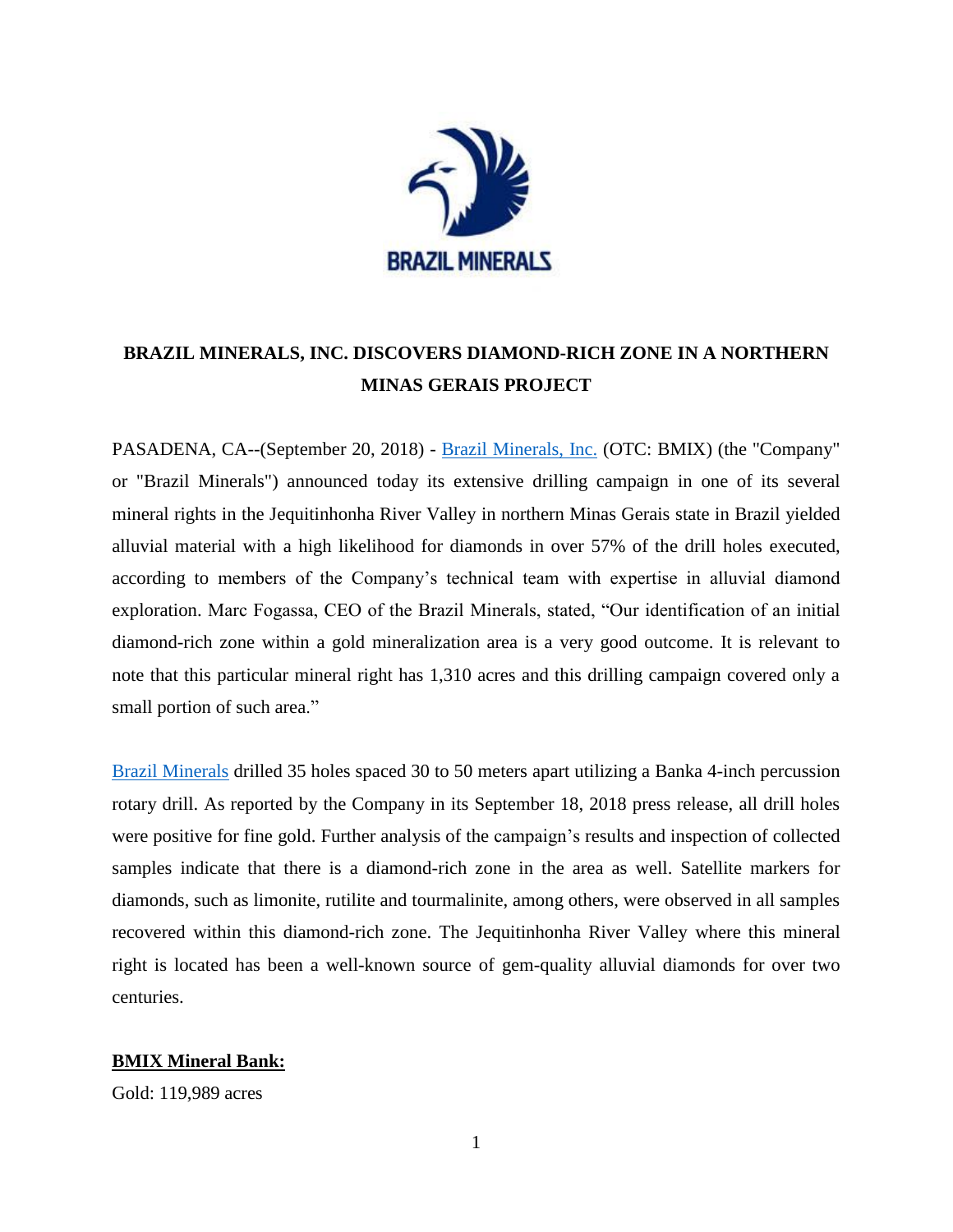Diamond (kimberlites): 92,961 acres Diamond (alluvial): 27,612 acres Cobalt/Copper/Nickel: 5,011 acres Iron/Titanium/Vanadium: 4,938 acres Lithium: 288 acres Manganese: 4,970 acres Aquamarine/Beryl/Tourmaline: 288 acres Sand (construction industry): 4,995 acres

#### **About Brazil Minerals, Inc.**

[Brazil Minerals,](http://www.brazil-minerals.com/) Inc. (OTC: BMIX) along with its subsidiaries has a business model focused on: 1) mining specific areas for gold and diamonds and 2) generating projects from its portfolio of high-quality mineral rights for transactions leading to attractive equity positions and/or royalties. Our first equity holding from such strategy is [Jupiter Gold Corporation](http://www.jupitergoldcorp.com/) (OTC: JUPGF). More information on Brazil Minerals is at [www.brazil-minerals.com.](http://www.brazil-minerals.com/) Follow us on Twitter: [@BMIXstock.](http://www.twitter.com/BMIXstock)

## **Safe Harbor Statement**

*This press release contains forward-looking statements made under the "safe harbor" provisions of the U.S. Private Securities Litigation Reform Act of 1995. Forward looking statements are based upon the current plans, estimates and projections of Brazil Minerals, Inc.'s management and are subject to risks and uncertainties, which could cause actual results to differ from the forward- looking statements. Such statements include, among others, those concerning market and industry segment growth and demand and acceptance of new and existing products; any projections of production, reserves, sales, earnings, revenue, margins or other financial items; any statements of the plans, strategies and objectives of management for future operations; any statements regarding future economic conditions or performance; uncertainties related to conducting business in Brazil, as well as all assumptions, expectations, predictions, intentions or beliefs about future events. Therefore, you should not place undue reliance on these forward-*